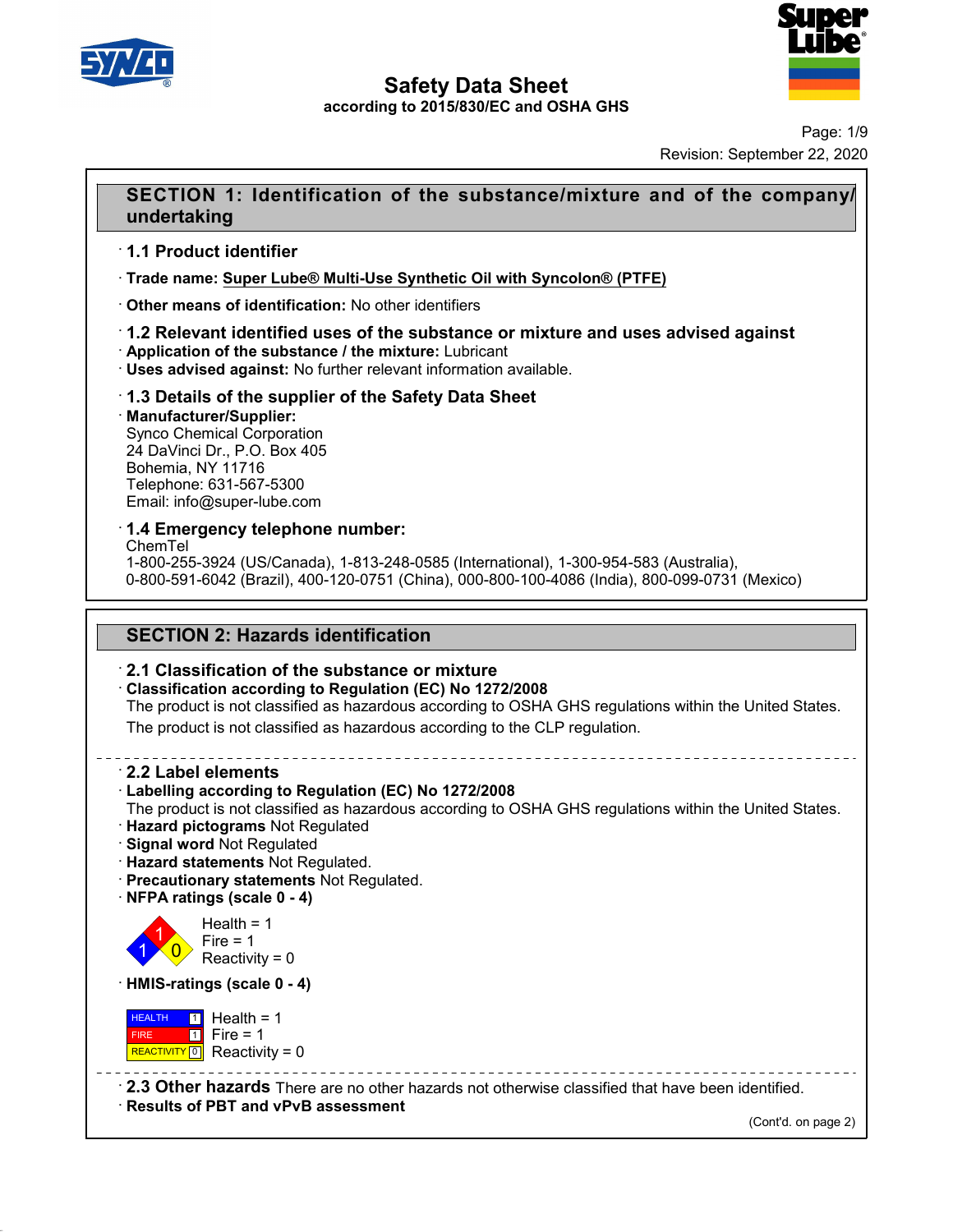Revision: September 22, 2020 (Cont'd. from page 1)

**Trade name: Super Lube® Multi-Use Synthetic Oil with Syncolon® (PTFE) ade name: Super Lube® Mul**<br>• **PBT:** Not applicable.<br>• **vPvB:** Not applicable.

# PBT: Not applicable.<br>vPvB: Not applicable.<br>SECTION 3: Composition/information on ingredients<br>3.2 Mixtures **PVB: Not applicable.<br>
SECTION 3: Compo**<br>
3.2 Mixtures<br>
Components: None in re **SECTION 3: Composition/information on**<br>3.2 Mixtures<br>Components: None in reportable quantities.

# **SECTION 4: First aid measures**

# **S.2 Mixtures**<br> **Components:** None in reportable quantities.<br> **SECTION 4: First aid measures**<br> **4.1 Description of first aid measures EXECTION 4: First aid measures**<br>**4.1 Description of first aid measures**<br>**4.1 Description of first aid measures**<br>**After inhalation:**<br>Supply fresh air; consult doctor in case of complaints. Provide oxygen treatment if affected person has difficulty breathing. In case of irregular breathing or respiratory arrest provide artificial respiration.<br>  $\cdot$  After skin contact: **4.1 Description of first aid measures**<br> **After inhalation:**<br>
Supply fresh air; consult doctor in case of complaints.<br>
Provide oxygen treatment if affected person has difficulty breathing.<br>
In case of irregular breathing o After inhalation:<br>Supply fresh air; consult doctor in case of<br>Provide oxygen treatment if affected per<br>In case of irregular breathing or respirate<br>After skin contact:<br>Wash with soap and water.<br>If skin irritation is experie Supply fresh air; consult doctor in case of complaints.<br>Provide oxygen treatment if affected person has difficulty bre<br>In case of irregular breathing or respiratory arrest provide are<br>**After skin contact:**<br>Wash with soap a In case of irregular breathing or respir<br>**After skin contact:**<br>Wash with soap and water.<br>If skin irritation is experienced, consul<br>**After eye contact:**<br>Protect unharmed eye.<br>Remove contact lenses if worn.<br>Rinse opened eye After skin contact:<br>Wash with soap and water.<br>If skin irritation is experienced, consult a doct<br>After eye contact:<br>Protect unharmed eye.<br>Remove contact lenses if worn.<br>Rinse opened eye for several minutes under<br>After swall Wash with soap and water.<br>
If skin irritation is experienced, consult a doctor.<br> **After eye contact:**<br>
Protect unharmed eye.<br>
Remove contact lenses if worn.<br>
Rinse opened eye for several minutes under running water. If sym After eye contact:<br>Protect unharmed eye.<br>Remove contact lenses if worn.<br>Rinse opened eye for several minutes under running water.<br>After swallowing:<br>Rinse out mouth and then drink plenty of water.<br>Do not induce vomiting; ca Protect unharmed eye.<br>Remove contact lenses if worn.<br>Rinse opened eye for several minutes under running water. If sy<br>**After swallowing:**<br>Rinse out mouth and then drink plenty of water.<br>Do not induce vomiting; call for medi Remove contact lenses if worn.<br>
Rinse opened eye for several minutes under running water. If symptoms persist, consult a<br> **After swallowing:**<br>
Rinse out mouth and then drink plenty of water.<br>
Do not induce vomiting; call f After swallowing:<br>
Rinse out mouth and then drink plenty of water.<br>
Do not induce vomiting; call for medical help immediately.<br>
A person vomiting while lying on their back should be turned onto their side.<br> **4.2 Most impor** Headache Gastric or intestinal disorders when ingested. Coughing Dizziness<br>May cause gastro-intestinal irritation if ingested. Gastric or intestinal disorders when ingested.<br>Headache<br>Breathing difficulty<br>Coughing<br>Dizziness<br>May cause gastro-intestinal irritation if ingested.<br>Nausea in case of ingestion.<br>4.2 Indication of any immodiate modical atten Headache<br>Breathing difficulty<br>Coughing<br>Dizziness<br>May cause gastro-intestinal irritation if ingested.<br>Nausea in case of ingestion.<br>**4.3 Indication of any immediate medical attention and special treatment needed**<br>Medical sup Coughing<br>Dizziness<br>May cause gastro-intestinal irritation if ingested.<br>Nausea in case of ingestion.<br>**4.3 Indication of any immediate medical atten**<br>Medical supervision for at least 48 hours.<br>If necessary oxygen respiration Dizziness<br>May cause gastro-intestinal irritation if ingested.<br>Nausea in case of ingestion.<br>**4.3 Indication of any immediate medical att**<br>Medical supervision for at least 48 hours.<br>If necessary oxygen respiration treatment. May cause gastro-intestinal irritation if ingested.<br>Nausea in case of ingestion.<br>**4.3 Indication of any immediate medical attention and sp**<br>Medical supervision for at least 48 hours.<br>If necessary oxygen respiration treatme 4.3 Indication of any Immediate medical attentive<br>Medical supervision for at least 48 hours.<br>If necessary oxygen respiration treatment.<br>Later observation for pneumonia and pulmonary oedem<br>**SECTION 5: Firefighting measures** Later observation for pneumonia and pulm<br> **SECTION 5: Firefighting measure**<br>
5.1 Extinguishing media<br>
Suitable extinguishing agents:<br>
Water haze or fog

48.0

**SECTION 5: Firefighting measures:**<br> **5.1 Extinguishing media<br>
· Suitable extinguishing agents:<br>
Water haze or fog<br>
Foam SECTION 5: Firefighting m**<br>**5.1 Extinguishing media**<br>**Suitable extinguishing agents:**<br>Water haze or fog<br>Foam<br>Fire-extinguishing powder Foam **5.1 Extinguishing media<br>Suitable extinguishing agents:**<br>Water haze or fog<br>Foam<br>Fire-extinguishing powder

(Cont'd. on page 3)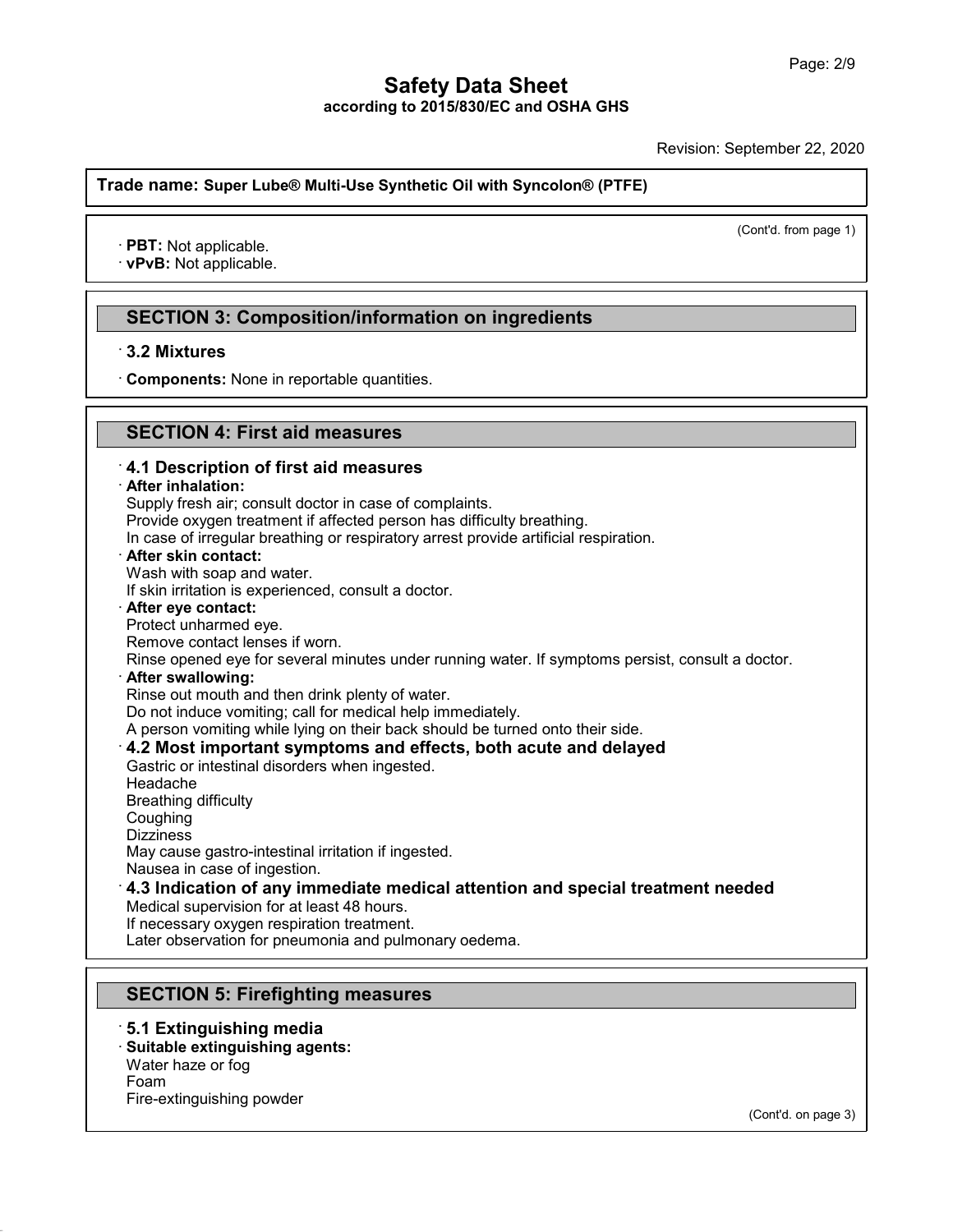Revision: September 22, 2020

**Trade name: Super Lube® Multi-Use Synthetic Oil with Syncolon® (PTFE)** (Cont'd. from page 2) de name: Super Lube® M<br>
Carbon dioxide<br>
For safety reasons unsui<br>
F. 2 Special bezerde exi **Example 15 Super Lube® Multi-Use Synthetic Oil with Syncolon® (PTFE)**<br>
<br> **For safety reasons unsuitable extinguishing agents:** Water with full jet<br>
• **5.2 Special hazards arising from the substance or mixture**<br>
• **5.3 Adv** Carbon dioxide<br>
For safety reasons unsuitable extinguishing agents: Water with full jet<br> **·5.2 Special hazards arising from the substance or mixture**<br>
Formation of toxic gases is possible during heating or in case of fire. **For safety reasons unsuitable 15.2 Special hazards arisin<br>15.2 Special hazards arisin<br>19.3 Advice for firefighters<br>19.3 Advice for firefighters<br>19.7 Protective equipment:<br>19.8 Protective equipment:<br>19.8 Protective equipme** For safety reasons unsulable extinguishing agents. Wate<br>5.2 Special hazards arising from the substance or m<br>Formation of toxic gases is possible during heating or in case<br>5.3 Advice for firefighters<br>Protective equipment:<br>W **B.2 Special nazards arising from the substance or mixture**<br>Formation of toxic gases is possible during heating or in case of fire.<br>**B.3 Advice for firefighters**<br>**Protective equipment:**<br>Wear self-contained respiratory prot Protective equipment:<br>
Wear self-contained respiratory protective device.<br>
Wear fully protective suit.<br> **Additional information:** Cool endangered receptacles with water fog or haze.<br> **SECTION 6: Accidental release measures Example 12 Personal precautions, protective equipment and emergency procedures**<br> **ECTION 6: Accidental release measures**<br> **E.1 Personal precautions, protective equipment and emergency procedures**<br>
Ensure adequate ventilat **SECTION 6: Accidental release measures**<br>6.1 Personal precautions, protective equipment and<br>Ensure adequate ventilation<br>Wear protective equipment. Keep unprotected persons away.<br>Particular danger of slipping on leaked/spil **SECTION 6: Accidental release measures**<br>**6.1 Personal precautions, protective equipment and emergency**<br>Ensure adequate ventilation<br>Wear protective equipment. Keep unprotected persons away.<br>Particular danger of slipping on **SECTION 6: Accidental release measures<br>6.1 Personal precautions, protective equipment and en<br>Ensure adequate ventilation<br>Wear protective equipment. Keep unprotected persons away.<br>Particular danger of slipping on leaked/sp** For **6.1 Personal precautions, protective equipment and emergency procedures**<br>Ensure adequate ventilation<br>Wear protective equipment. Keep unprotected persons away.<br>Particular danger of slipping on leaked/spilled product.<br>F Ensure adequate ventilation<br>Wear protective equipment. Keep unprotected persons away.<br>Particular danger of slipping on leaked/spilled product.<br>For large spills, use respiratory protective device against the effects<br>6.2 Env Wear protective equipment. Keep unprotected persons away.<br>
Particular danger of slipping on leaked/spilled product.<br>
For large spills, use respiratory protective device against the effects of fumes/dust/aeros<br> **6.2 Environ 6.2 Environmental precautions**<br>
Do not allow to enter sewers/ surface or ground water.<br>
Prevent from spreading (e.g. by damming-in or oil barriers).<br> **6.3 Methods and material for containment and cleaning up**<br>
Absorb with **6.3 Methods and material for containment and cleaning up**<br>Absorb with liquid-binding material (sand, diatomite, acid binders, univ<br>Remove from the water surface (e.g. skim or suck off).<br>Send for recovery or disposal in su Do not allow to enter sewers/ surface or ground water.<br>
Prevent from spreading (e.g. by damming-in or oil barriers).<br> **6.3 Methods and material for containment and clea**<br>
Absorb with liquid-binding material (sand, diatomit Absorb with liquid-binding material (sand, diatomite, acid binders, univer<br>Remove from the water surface (e.g. skim or suck off).<br>Send for recovery or disposal in suitable receptacles.<br>6.4 Reference to other sections<br>See S Remove from the water surface (e.g. skim or si<br>Send for recovery or disposal in suitable recept<br>6.4 Reference to other sections<br>See Section 7 for information on safe handling.<br>See Section 8 for information on personal prot **S.4 Reference to other sections**<br>
See Section 7 for information on safe handling.<br>
See Section 8 for information on personal protection equi<br>
See Section 13 for disposal information.<br> **SECTION 7: Handling and storage**<br>
7. See Section 13 for disposal information.<br> **SECTION 7: Handling and storage**<br> **7.1 Precautions for safe handling**<br>
Use only in well ventilated areas.<br>
Avoid splashes or spray in enclosed areas.<br>
Open and handle receptacle w **SECTION 7: Handling and storage**<br>**7.1 Precautions for safe handling**<br>Use only in well ventilated areas.<br>Avoid splashes or spray in enclosed areas.<br>Open and handle receptacle with care.<br>Keep out of reach of children **SECTION 7: Handling and storage**<br>**7.1 Precautions for safe handling**<br>Use only in well ventilated areas.<br>Avoid splashes or spray in enclosed areas.<br>Open and handle receptacle with care.<br>Keep out of reach of children. **7.1 Precautions for safe handling**<br>Use only in well ventilated areas.<br>Avoid splashes or spray in enclosed areas.<br>Open and handle receptacle with care.<br>Keep out of reach of children.<br>**7.2 Conditions for safe storage, inclu** Avoid splashes or spray in enclosed areas.<br>
Open and handle receptacle with care.<br>
Keep out of reach of children.<br> **7.2 Conditions for safe storage, including any incompa<br>
Requirements to be met by storerooms and receptacl** Reep out of reach of children.<br> **7.2 Conditions for safe storage, including any incompatibilities**<br> **Requirements to be met by storerooms and receptacles:**<br>
Avoid storage near extreme heat, ignition sources or open flame.<br>

48.0

T.2 Conditions for safe storage, including any incompatibilities<br>
Requirements to be met by storerooms and receptacles:<br>
Avoid storage near extreme heat, ignition sources or open flame.<br>
Store in cool, dry conditions in we Avoid storage hear extreme heat, ignition sources or open hame.<br>Store in cool, dry conditions in well sealed receptacles.<br>**Information about storage in one common storage facility:** Store away from<br>**7.3 Specific end use(s)** 

(Cont'd. on page 4)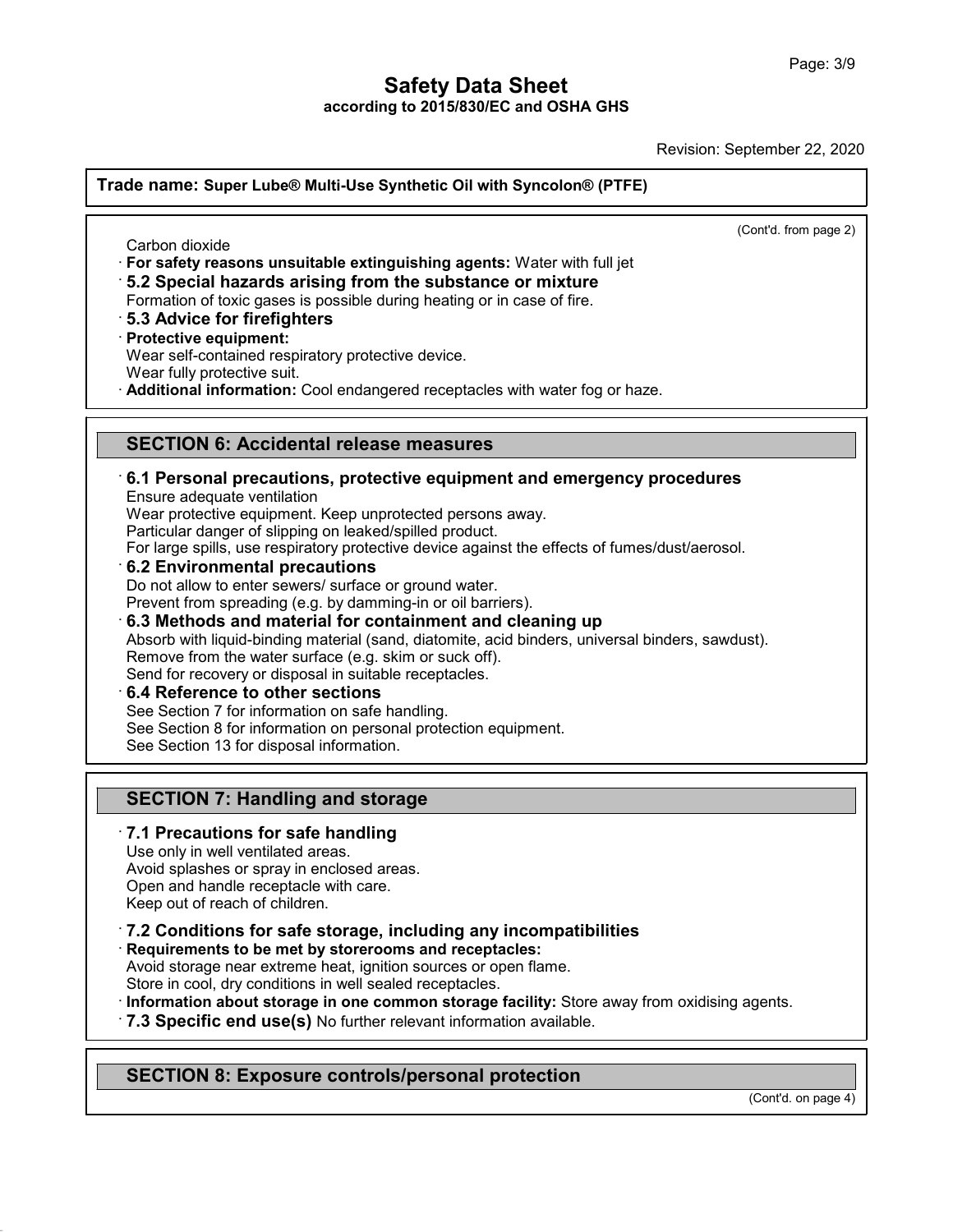Revision: September 22, 2020

(Cont'd. on page 5)

| Trade name: Super Lube® Multi-Use Synthetic Oil with Syncolon® (PTFE)                                                                                                                                                                                                                                                                                                                                                                                              |                                                                                                                                 |
|--------------------------------------------------------------------------------------------------------------------------------------------------------------------------------------------------------------------------------------------------------------------------------------------------------------------------------------------------------------------------------------------------------------------------------------------------------------------|---------------------------------------------------------------------------------------------------------------------------------|
| 8.1 Control parameters<br>Ingredients with limit values that require monitoring at the workplace:<br>monitored at the workplace.<br>· <b>DNELs:</b> No further relevant information available.<br>· PNECs: No further relevant information available.                                                                                                                                                                                                              | (Cont'd. from page 3)<br>The product does not contain any relevant quantities of materials with critical values that have to be |
| $\cdot$ 8.2 Exposure controls<br><b>General protective and hygienic measures:</b><br>Wash hands before breaks and at the end of work.<br>Do not inhale gases / fumes / aerosols.<br>Avoid contact with the eyes.<br>Avoid close or long term contact with the skin.<br><b>Respiratory protection:</b><br>Not required under normal conditions of use.<br>Use suitable respiratory protective device when aerosol or mist is formed.<br><b>Protection of hands:</b> | The usual precautionary measures are to be adhered to when handling chemicals.                                                  |
| Protective gloves                                                                                                                                                                                                                                                                                                                                                                                                                                                  |                                                                                                                                 |
| Gloves are advised for repeated or prolonged contact.<br>Wear protective gloves to handle contents of damaged or leaking units.<br>Eye protection:                                                                                                                                                                                                                                                                                                                 |                                                                                                                                 |
| Safety glasses                                                                                                                                                                                                                                                                                                                                                                                                                                                     |                                                                                                                                 |
| <b>Body protection:</b><br>Not required under normal conditions of use.<br>Protection may be required for spills.<br>Risk management measures: No special requirements.                                                                                                                                                                                                                                                                                            | Elmitation and supervision of exposure into the environment: Avoid release to the environment.                                  |
| <b>SECTION 9: Physical and chemical properties</b>                                                                                                                                                                                                                                                                                                                                                                                                                 |                                                                                                                                 |
| 9.1 Information on basic physical and chemical properties<br>· Appearance<br>Form:<br>Colour:<br>Odour:<br><b>Odour threshold:</b>                                                                                                                                                                                                                                                                                                                                 | Liquid<br>Colourless<br>Mild<br>Not determined.                                                                                 |
| · pH-value:<br>· Melting point/freezing point:<br>· Initial boiling point and boiling range: Not determined.                                                                                                                                                                                                                                                                                                                                                       | Not determined.<br>Not determined.                                                                                              |

48.0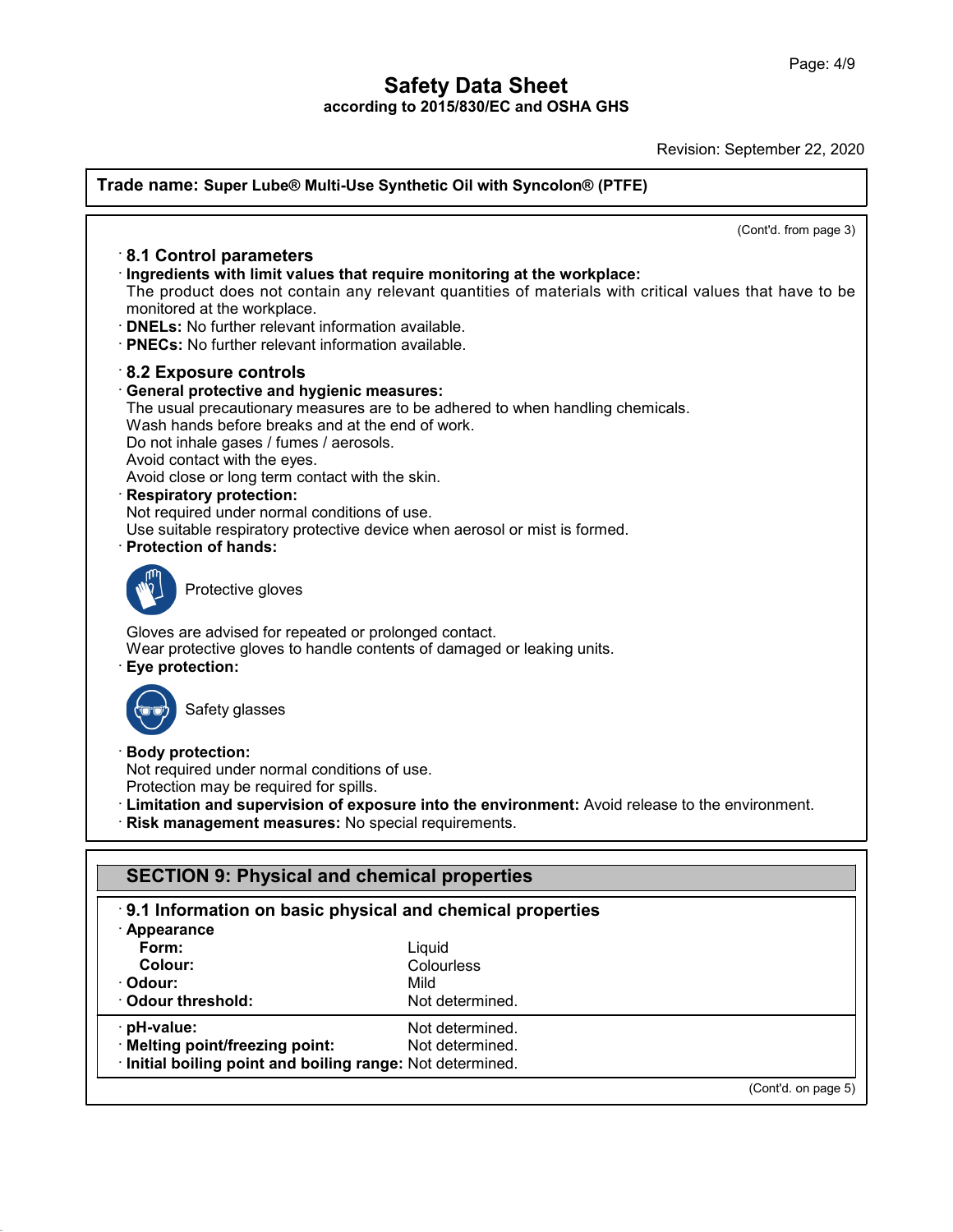Revision: September 22, 2020

# **Trade name: Super Lube® Multi-Use Synthetic Oil with Syncolon® (PTFE)**

|                                                                                                                                                                                                                          | (Cont'd. from page 4)                                                                                                  |  |
|--------------------------------------------------------------------------------------------------------------------------------------------------------------------------------------------------------------------------|------------------------------------------------------------------------------------------------------------------------|--|
| · Flash point:                                                                                                                                                                                                           | 251 °C (483,8 °F) (open cup)                                                                                           |  |
| · Flammability (solid, gas):                                                                                                                                                                                             | Not applicable.                                                                                                        |  |
| · Auto/Self-ignition temperature:                                                                                                                                                                                        | Not determined.                                                                                                        |  |
| · Decomposition temperature:                                                                                                                                                                                             | Not determined.                                                                                                        |  |
| <b>Explosive properties:</b>                                                                                                                                                                                             | Product does not present an explosion hazard.                                                                          |  |
| <b>Explosion limits</b><br>Lower:<br>Upper:<br>Oxidising properties<br>· Vapour pressure:<br>· Density:<br><b>Relative density:</b><br>Vapour density:<br><b>Evaporation rate:</b><br>· Solubility in / Miscibility with | Not determined.<br>Not determined.<br>Not determined.<br>Not determined.<br>0.84<br>Not determined.<br>Not determined. |  |
| water:<br>· Partition coefficient: n-octanol/water: Not determined.                                                                                                                                                      | Not miscible or difficult to mix.                                                                                      |  |
| $\cdot$ Viscosity                                                                                                                                                                                                        |                                                                                                                        |  |
| Dynamic:                                                                                                                                                                                                                 | 88 cP                                                                                                                  |  |
| Kinematic:                                                                                                                                                                                                               | 95 - 110 cSt                                                                                                           |  |
| <b>⋅VOC content:</b>                                                                                                                                                                                                     | $< 1\%$                                                                                                                |  |
| 9.2 Other information                                                                                                                                                                                                    | No further relevant information available.                                                                             |  |

48.0

**SECTION 10: Stability and reactivity<br>
10.1 Reactivity No further relevant information available.<br>
10.2 Chemical stability** • **10.1 Reactivity No further relevant information**<br>
• **10.1 Reactivity No further relevant information available.**<br>
• **10.2 Chemical stability**<br>
• **Thermal decomposition / conditions to be avoided:**<br>
• No decomposition if **SECTION 10: Stability and reactivity**<br> **10.1 Reactivity** No further relevant information available.<br> **10.2 Chemical stability**<br> **Thermal decomposition / conditions to be avoided:**<br>
No decomposition if used and stored acco **10.3 Possibility of hazardous reactions**<br>Reacts with oxidising agents.<br>Toxic fumes may be released if heated above the decomposition point.  $\cdot$  Thermal decomposition / conditions to be avoided: To.2 Chemical stability<br>
Thermal decomposition *I* conditions to be avoided:<br>
No decomposition if used and stored according to specifications.<br> **10.3 Possibility of hazardous reactions**<br>
Reacts with oxidising agents.<br> **10.** • **10.3 Possibility of hazardous reactions**<br>
Reacts with oxidising agents.<br>
Toxic fumes may be released if heated above the decomport of **10.4 Conditions to avoid** Store away from oxidising agents<br> **10.5 Incompatible mater** Toxic fumes may be released<br>Toxic fumes may be released<br>**10.4 Conditions to avoid {<br>10.5 Incompatible materia<br>To.6 Hazardous decompo**<br>Possible in traces:<br>Carbon monoxide and carbon<br>Hydrogen fluoride 10.4 Conditions to avoid Store away from ox<br>10.5 Incompatible materials Oxidising agent<br>10.6 Hazardous decomposition products<br>Possible in traces:<br>Carbon monoxide and carbon dioxide<br>Hydrogen fluoride **10.4 Conditions to avoid<br>10.5 Incompatible materi<br>10.6 Hazardous decompo<br>Possible in traces:<br>Carbon monoxide and carbor<br>Hydrogen fluoride<br>Fluorocarbons Fluorocarbons** 

(Cont'd. on page 6)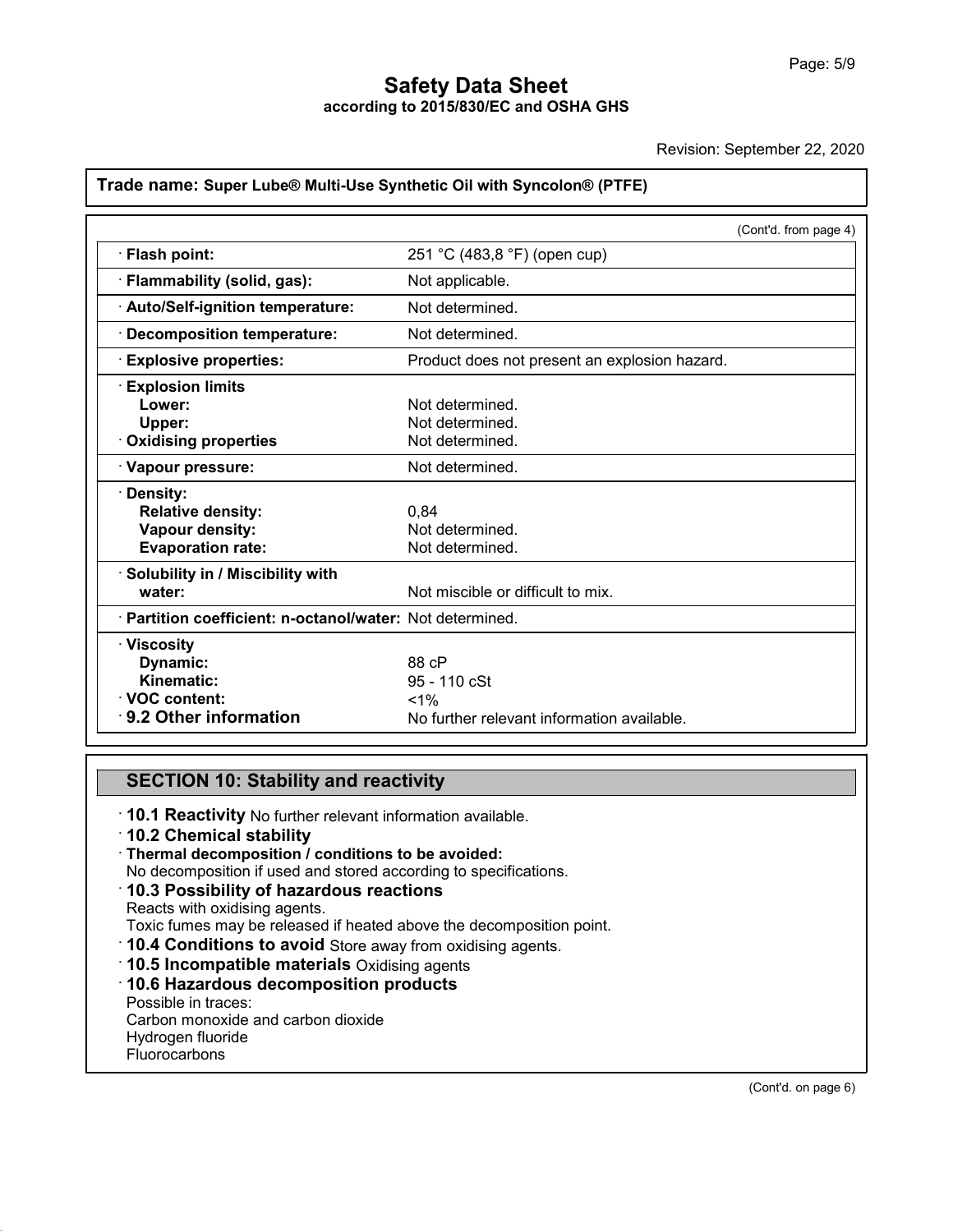Revision: September 22, 2020

# **Trade name: Super Lube® Multi-Use Synthetic Oil with Syncolon® (PTFE) SECTION 11: Toxicological information**

eptember 22, 2020<br>(Cont'd. from page 5)

- **SECTION 11: Toxicological information<br>
11.1 Information on toxicological effects<br>
· Acute toxicity: Based on available data, the classification criteria are not met.<br>
· LD/LC50 values relevant for classification: None.**
- 
- 
- **SECTION 11: Toxicological information**<br> **· 11.1 Information on toxicological effects**<br> **· Acute toxicity:** Based on available data, the classification criteria are not met.<br> **· Primary irritant effect**<br> **· Skin corrosion/**
- 
- 11.1 Information on toxicological effects<br>
11.1 Information on toxicological effects<br>
1D/LC50 values relevant for classification: None.<br>
1Primary irritant effect<br>
1Primary irritant effect<br>
1Primary irritant effect<br>
1Primar • **Skin corrosion/irritation:** Based on available data, the classification criteria are not met.<br>• **Serious eye damage/irritation:** Based on available data, the classification criteria are not met.<br>• **Respiratory or skin s**
- 

Serious eye damage/irritation: Based on ava<br>
Respiratory or skin sensitisation: Based on<br>
Carcinogenic categories<br> **HARC (International Agency for Research on**<br>
None of the ingredients are listed.<br> **Probable routes of expo** 

**Carcinogenic categor<br>IARC (International Agodic Mone of the ingredients<br>Probable routes of ex<br>Eye contact.<br>Skin contact.**<br>Ingestion **IARC (International Ag<br>
None of the ingredients<br>
Probable routes of exp<br>
Eye contact.<br>
Skin contact.<br>
Ingestion.**<br> **Germ cell mutagenicity** 

Ingestion.

- 
- 
- 
- **Reproductive toxicity:** Based on available data, the classist STOT-single exposure: Based on available data, the class STOT-repeated exposure: Based on available data, the classificat Aspiration hazard: Based on available
- Probable routes of exposure:<br>
Eye contact.<br>
Eye contact.<br>
Skin contact.<br>
Skin contact.<br>
Ingestion.<br> **Germ cell mutagenicity:** Based on available data, the classification criteria are not met.<br> **Carcinogenicity:** Based on a
- 

# **Aspiration hazard: Based<br>
SECTION 12: Ecolog<br>
12.1 Toxicity<br>
Aquatic toxicity: No furthern 12.2 Persistence and c**

- 
- 
- SECTION 12: Ecological information<br>
12.1 Toxicity<br>
Aquatic toxicity: No further relevant information available.<br>
12.2 Persistence and degradability No further relevant information available.<br>
12.3 Bioaccumulative potential
- 
- **12.2 Persistence and degradability** No further relevent in **12.4 Mobility in soil** No further relevant in **12.4 Mobility in soil** No further relevant information av **Additional ecological information:**<br>• **General notes:**
- 
- 
- 
- 
- 
- **12.6 District in soll Not** further relevant information available.<br>• **Additional ecological information:**<br>• **General notes:** Avoid release to the environment.<br>• **12.5 Results of PBT and vPvB assessment**<br>• **PBT:** Not app **PBT:** Not applicable.<br> **PBT:** Not applicable.<br> **12.6 Other adverse effects** No further relevant informations<br> **SECTION 13: Disposal considerations**<br> **13.1 Waste treatment methods**

# • **12.6 Other adverse effects No further relevent methods**<br>
• **13.1 Waste treatment methods**<br>
• **Recommendation**<br>
• Contact waste processors for recycling information

48.0

· **Recommendation**

**SECTION 13: Disposal considerations**<br>**13.1 Waste treatment methods**<br>**Recommendation**<br>Contact waste processors for recycling information.<br>The user of this material has the responsibility to dispose<br>compliance with all rele SECTION 13: Disposal considerations<br>13.1 Waste treatment methods<br>Recommendation<br>Contact waste processors for recycling information.<br>The user of this material has the responsibility to dispose of unused material, residues a 13.1 Waste treatment methods<br>Recommendation<br>Contact waste processors for recycling information.<br>The user of this material has the responsibility to dispose of unused material, residues and containers in<br>compliance with all nd containers in<br>nt, storage and<br>(Cont'd. on page 7)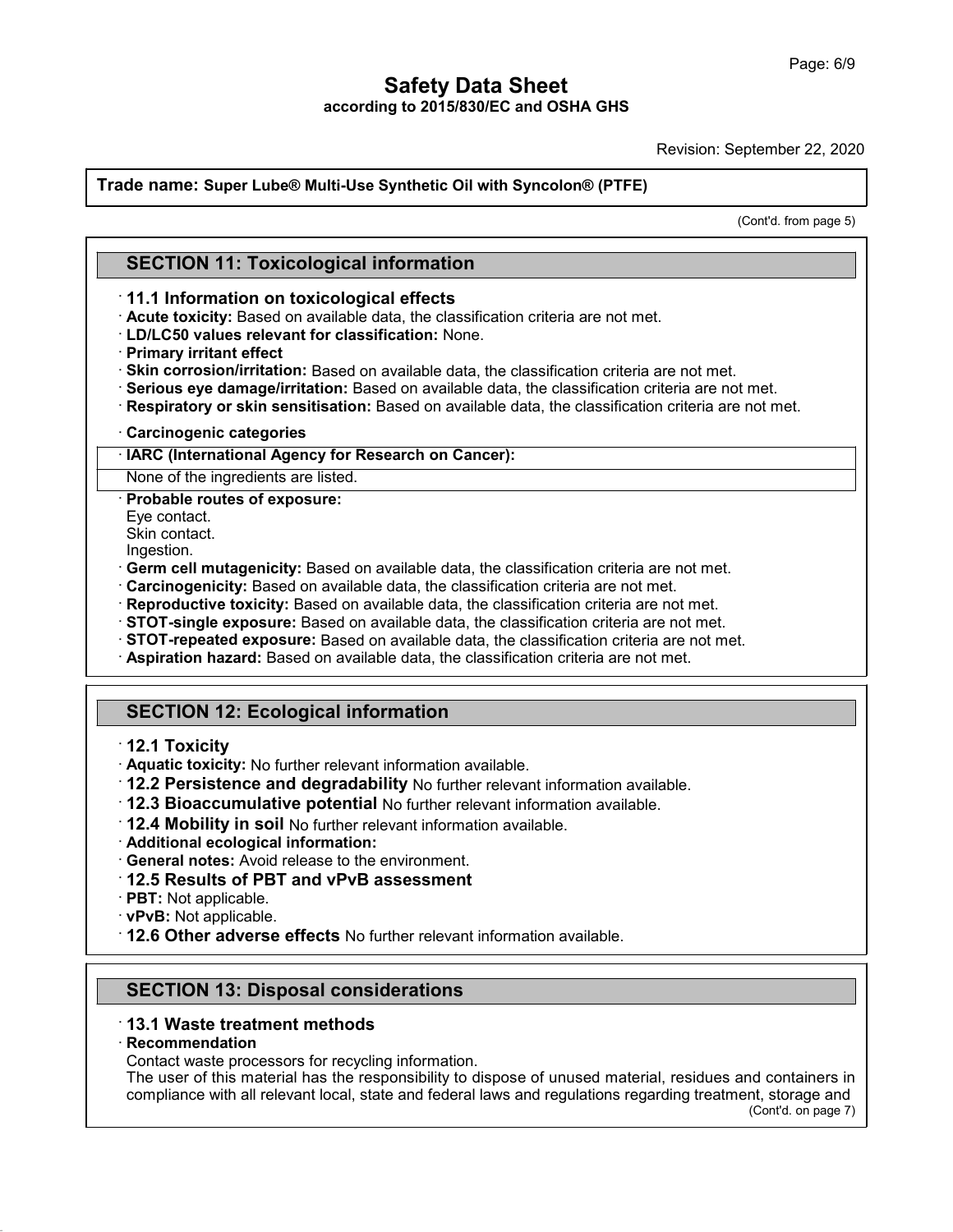Revision: September 22, 2020

# **Trade name: Super Lube® Multi-Use Synthetic Oil with Syncolon® (PTFE)** ade name: Super Lube® Multi-Use Synthetic Oil with Synchronous wastes.<br>
· Uncleaned packaging:<br>
· Recommendation: Disposal must be made according to office

**Exercise 2: Proper Lube® Multi-Use Synthetic Oil with Syncolon® (PTFE)**<br>
disposal for hazardous and nonhazardous wastes.<br>
• Uncleaned packaging:<br>
• Recommendation: Disposal must be made according to official regulations.

| disposal for hazardous and nonhazardous wastes.<br>· Uncleaned packaging:<br>Recommendation: Disposal must be made according to official regulations. | (Cont'd. from page 6)                                                                          |  |  |
|-------------------------------------------------------------------------------------------------------------------------------------------------------|------------------------------------------------------------------------------------------------|--|--|
| <b>SECTION 14: Transport information</b>                                                                                                              |                                                                                                |  |  |
| $\cdot$ 14.1 UN-Number<br>· DOT, ADR/RID/ADN, IMDG, IATA                                                                                              | Not Regulated                                                                                  |  |  |
| 14.2 UN proper shipping name<br>· DOT, ADR/RID/ADN, IMDG, IATA                                                                                        | Not Regulated                                                                                  |  |  |
| 14.3 Transport hazard class(es)                                                                                                                       |                                                                                                |  |  |
| · DOT, ADR/RID/ADN, IMDG, IATA<br>· Class                                                                                                             | Not Regulated                                                                                  |  |  |
| 14.4 Packing group<br>DOT, ADR/RID/ADN, IMDG, IATA                                                                                                    | Not Regulated                                                                                  |  |  |
| 14.5 Environmental hazards:<br>· Marine pollutant:                                                                                                    | <b>No</b>                                                                                      |  |  |
| $\cdot$ 14.6 Special precautions for user                                                                                                             | Not applicable.                                                                                |  |  |
| 14.7 Transport in bulk according to Annex II<br>of Marpol and the IBC Code                                                                            | Not applicable.                                                                                |  |  |
| <b>SECTION 15: Regulatory information</b>                                                                                                             |                                                                                                |  |  |
|                                                                                                                                                       | $\pm$ 15.1 Safety, health and environmental regulations/legislation specific for the substance |  |  |

**14.1 Transport in Bank according to Allisa health and the IBC Code**<br> **15.1 Safety, health and environmental regulations/legislation specific for the substance**<br>
or mixture<br> **15.1 Safety, health and environmental regulatio or marporand the 1B**<br> **SECTION 15: Regu<br>
15.1 Safety, health a<br>
or mixture<br>
United States (USA)<br>
SARA SECTION 15: Regulatory in**<br>15.1 Safety, health and enviror mixture<br>United States (USA)<br>SARA <sup>-</sup> **15.1 Safety, health and environmental regulation mixture**<br>
• United States (USA)<br>
• SARA<br>
• Section 302 (extremely hazardous substances):<br>
None of the ingredients are listed. None of mixture<br>
None of the ingredients are listed.<br> **None of the ingredients are listed.**<br> **None of the ingredients are listed.**<br>
None of the ingredients are listed.<br>
None of the ingredients are listed.

· **SARA**

None of the ingredients are listed.<br>
None of the ingredients are listed.<br> **• Section 355 (extremely hazardous substances):**<br>
None of the ingredients are listed.<br>
• **Section 313 (Specific toxic chemical listings):**<br>
None of **Example 355 (extremely hazardous substances):**<br>None of the ingredients are listed.<br>**· Section 313 (Specific toxic chemical listings):**<br>None of the ingredients are listed.<br>**· TSCA (Toxic Substances Control Act):**<br>All ingre

None of the ingredients are listed.<br>
Section 313 (Specific toxic chemical listings):<br>
None of the ingredients are listed.<br>
TSCA (Toxic Substances Control Act):<br>
All ingredients are listed.

# · **CWA (Clean Water Act)**

This product does not contain any substances regulated as pollutants pursuant to the Clean Water Act (40 CFR 122.21 and 40 CFR 122.42)

# · **CERCLA**

48.0

(CONTRET)<br>
(CONTRET)<br>
CONTRET OF PAGE 10<br>
CONTRET OF PAGE 8) This material, as supplied, does not contain any substances regulated as hazardous substances under the Comprehensive Environmental Response Compensation and Liability Act (CERCLA) (40 CFR 302) or the Superfund Amendments and Reauthorization Act (SARA) (40 CFR 355). There may be specific reporting requirements at the local, regional, or state level pertaining to releases of this material.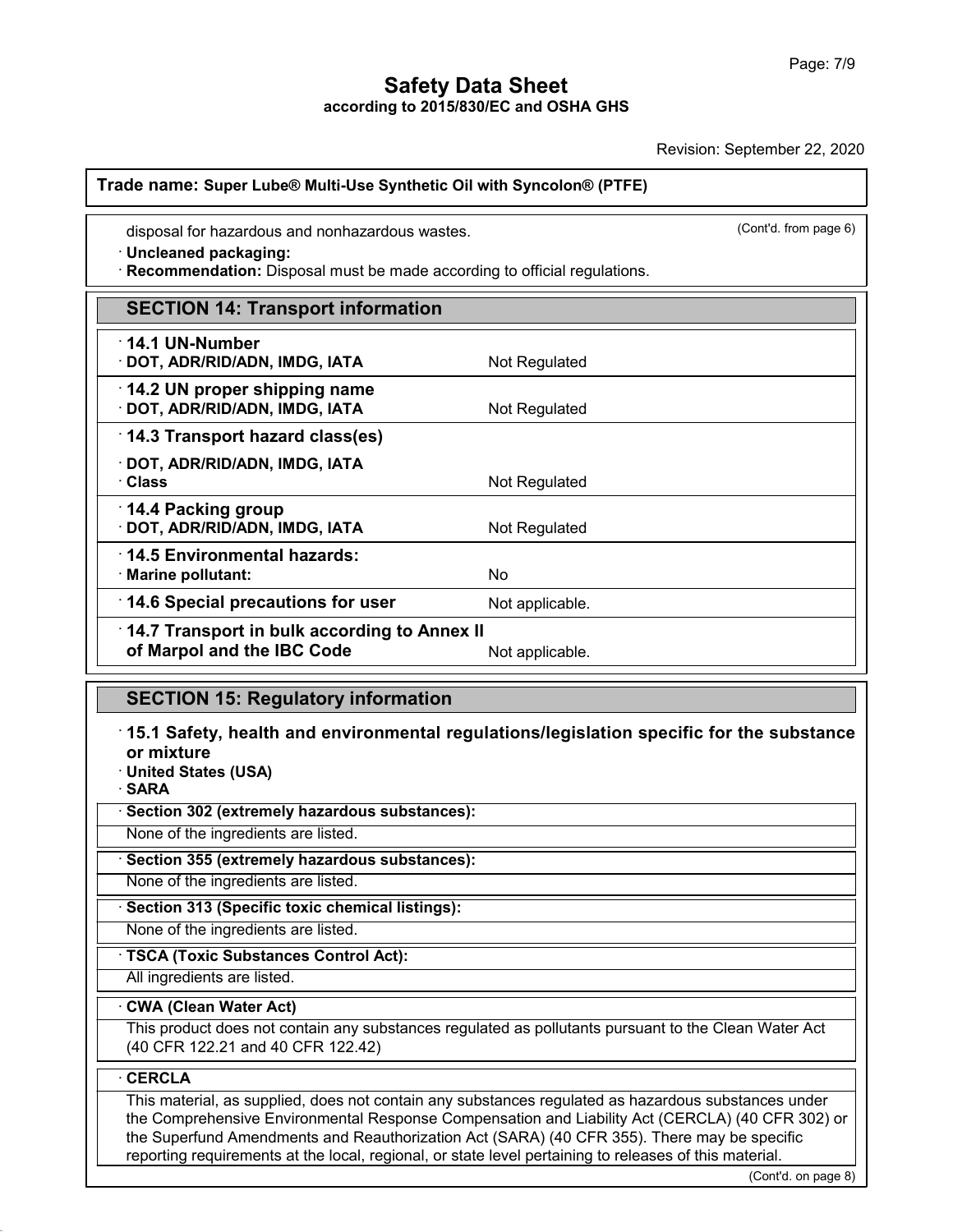Revision: September 22, 2020

# **Trade name: Super Lube® Multi-Use Synthetic Oil with Syncolon® (PTFE)**

|                                                                        | (Cont'd. from page 7) |
|------------------------------------------------------------------------|-----------------------|
| Proposition 65 (California):                                           |                       |
| <b>Chemicals known to cause cancer:</b>                                |                       |
| None of the ingredients are listed.                                    |                       |
| Chemicals known to cause developmental toxicity for females:           |                       |
| None of the ingredients are listed.                                    |                       |
| Chemicals known to cause developmental toxicity for males:             |                       |
| None of the ingredients are listed.                                    |                       |
| Chemicals known to cause developmental toxicity:                       |                       |
| None of the ingredients are listed.                                    |                       |
| <b>EPA (Environmental Protection Agency)</b>                           |                       |
| None of the ingredients are listed.                                    |                       |
| IARC (International Agency for Research on Cancer)                     |                       |
| None of the ingredients are listed.                                    |                       |
| <b>Canadian Domestic Substances List (DSL) (Substances not listed)</b> |                       |
| All ingredients are listed.                                            |                       |
| Other regulations, limitations and prohibitive regulations             |                       |
| Substances of very high concern (SVHC) according to REACH, Article 57  |                       |
| None of the ingredients are listed.                                    |                       |

**None of the ingredients are listed.**<br>**15.2 Chemical safety assessment:** A Chemical<br>**SECTION 16: Other information**<br>This information is based on our present knowledge.<br>specific product features and shall not establish a le 15.2 Chemical safety assessment: A Chemical Safety Assessment has not been carried out.<br>
SECTION 16: Other information<br>
This information is based on our present knowledge. However, this shall not constitute a guarantee for **SECTION 16: Other information**<br>
This information is based on our present knowledge. However, this shall not constitute a gual<br>
specific product features and shall not establish a legally valid contractual relationship.<br>
A

48.0

specific product features and shall not establish a legally valid contractual relationship.<br> **Abbreviations and acronyms:**<br>
ADR: European Agreement concerning the International Carriage of Dangerous Goods by Road<br>
IMDG: In specific product features and shall not e<br>**Abbreviations and acronyms:**<br>ADR: European Agreement concerning the Intern<br>IMDG: International Maritime Code for Dangerou<br>DOT: US Department of Transport Association<br>IATA: Interna **Abbreviations and acronyms:**<br>ADR: European Agreement concerning the Internation<br>IMDG: International Maritime Code for Dangerous Go<br>DOT: US Department of Transport Association<br>IATA: International Air Transport Association<br> **ADDreVIatIONS and acronyms:**<br>ADR: European Agreement concerning the International Carriage of Dangerous Goods I<br>IMDG: International Maritime Code for Dangerous Goods<br>DOT: US Department of Transportation<br>IATA: Internationa ADR: European Agreement concerning the International Carriage of Dangerous Good<br>IMDG: International Maritime Code for Dangerous Goods<br>DOT: US Department of Transportation<br>IATA: International Air Transport Association<br>GHS: IMDG: International Maritime Code for Dangerous Goods<br>DOT: US Department of Transportation<br>IATA: International Air Transport Association<br>GHS: Globally Harmonised System of Classification and Labelling<br>EINECS: European Inve DOT: US Department of Transportation<br>IATA: International Air Transport Association<br>GHS: Globally Harmonised System of Classification and Labelling of Chemicals<br>EINECS: European Inventory of Existing Commercial Chemical Sub IATA: International Air Transport Association<br>GHS: Globally Harmonised System of Classificatio<br>EINECS: European Inventory of Existing Commerc<br>ELINCS: European List of Notified Chemical Subst<br>CAS: Chemical Abstracts Service EINECS: European Inventory of Existing Commercial Chemical Substances<br>ELINCS: European List of Notified Chemical Substances<br>CAS: Chemical Abstracts Service (division of the American Chemical Societ<br>DNEL: Derived No-Effect CAS: Chemical Abstracts Service (division of the American Chemical Society) PBT: Persistant, Bio-accumulable, Toxic<br>SVHC: Substances of Very High Concern PNEC: Predicted No-Effect Concentration (REACH) DNEL: Derived No-Effect Level (REACH)<br>PNEC: Predicted No-Effect Concentration (REACH)<br>LC50: Lethal concentration, 50 percent<br>LD50: Lethal dose, 50 percent<br>PBT: Persistant, Bio-accumulable, Toxic<br>SVHC: Substances of Very Hi PNEC: Predicted No-Effect Concentration (REACH)<br>LC50: Lethal concentration, 50 percent<br>LD50: Lethal dose, 50 percent<br>PBT: Persistant, Bio-accumulable, Toxic<br>SVHC: Substances of Very High Concern<br>vPvB: very Persistent and v

(Cont'd. on page 9)